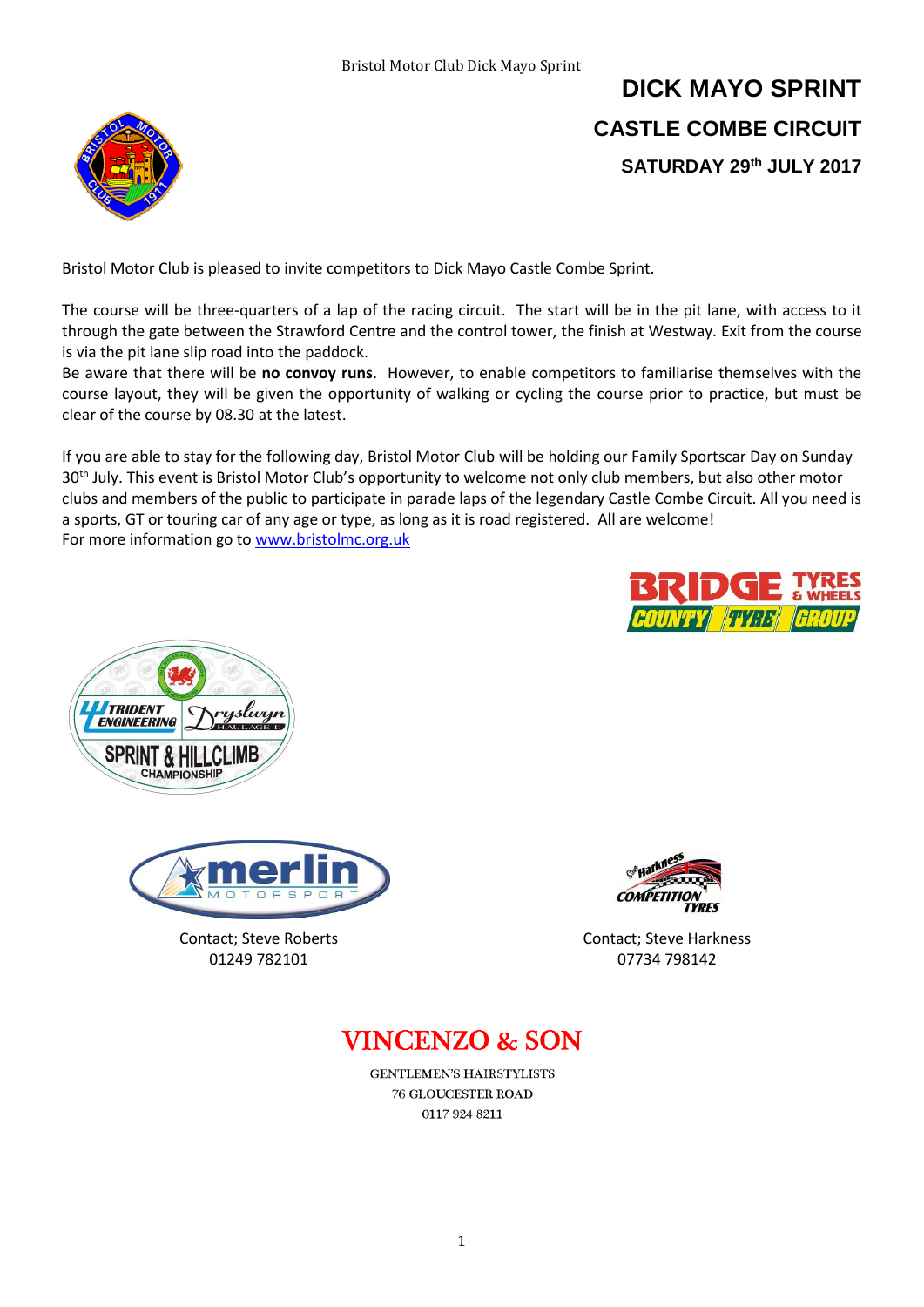# Bristol Motor Club Dick Mayo Sprint SUPPLEMENTARY REGULATIONS

- 1. Bristol Motor Club will organise a NATIONAL B Status Sprint, on SATURDAY 29<sup>th</sup> July 2017, at Castle Combe Circuit, Wiltshire.
- 2. The meeting will be governed by the General Regulations of the Motor Sports Association (incorporating the provisions of the International Sporting Code of the FIA and any subsequent requirements of the Motor Sports Association), these SR's and any written instructions the promoting club may issue.
- 3. MSA Permit No. 98665 has been issued.
- 4. The event is open to members of the organising club, and registered contenders in the following championships to which permits have been issued.
	- The SBD Motorsport/BARC Speed Championship (CH2017/SO17)
	- The 2017 Bridge Tyres & Wheels ASWMC Sprint Championship (CH2017/S085)
	- The TR Register Sprint & Hillclimb Championship (CH2017/S015)
	- The Bristol Speed Championship
	- The Trident Engineering Welsh Sprint & Hillclimb Championship (CH2017/S94)
	- The Lotus 7 Club Speed Championship (CH2017/SO57)
	- The Porsche Speed Championship (CH2017/SO45)
	- Healey Sport Sprint and Hillclimb Championship (CH2017/S073)
	- DEWS Speed Championship
	- Classic Marques Speed Challenge (CH2017/S062)
	- Tunbridge Wells Motor Club (TWMC) All Circuit Sprint Championship (CH2017/S065)
	- Sevenoaks and District Motor Club, speed League Championship (CH2017/SO40)
	- Sevenoaks and District Motor Club, speed League pre 1980 historic car Championship (CH2017/SO18)
	- **Bristol Clio Cup**
	- Vincenzo & Son Bristol MX5 Challenge

and members of the following invited clubs:-

- Bristol Pegasus MC,
- BARC (SW),
- Castle Combe Racing Club
- 500 Owners Association

Club Membership Cards, Championship Registration Cards and Competitions Licences, as appropriate, will be inspected at Signing On.

Valid Competition Licences for this event are; Any National B, Speed or Race National A, or National A (Open) (Ref: S.7.1.5) or International.

- 5. The provisional programme for the meeting is as follows:-
	- Signing on will start at 07.15.
	- Scrutineering will start at 07.45.
	- Drivers Briefing 08.30.
	- Practice will start at 09.00.
	- The first competitive run will be as soon as practical after the conclusion of practice.
	- Any competitor not signed on by 10.30 may be excluded.
	- End of meeting 18.00 latest.
- 6. The length of the course is 1.55 miles, three quarters of a lap, consisting of two right hand corners, three fast right hand bends, two left hand bends and two natural right/left chicanes.
- 7. Classes are as follows:-
	- A1 Roadgoing Series Production Cars up to 1400cc
	- A2 Roadgoing Series Production Cars over 1400cc up to 1800cc
	- A3 Roadgoing Series Production Cars over 1800cc up to 2600cc
	- A4 Roadgoing Series Production Cars over 2600cc
	- B1 Roadgoing Specialist Production Cars Car engines up to 1400cc
	- B2 Roadgoing Specialist Production Cars Car engines over 1400cc up to 1800cc Sponsored by Merlin Motorsport
	- B3 Roadgoing Specialist Production Cars Car engines over 1800cc &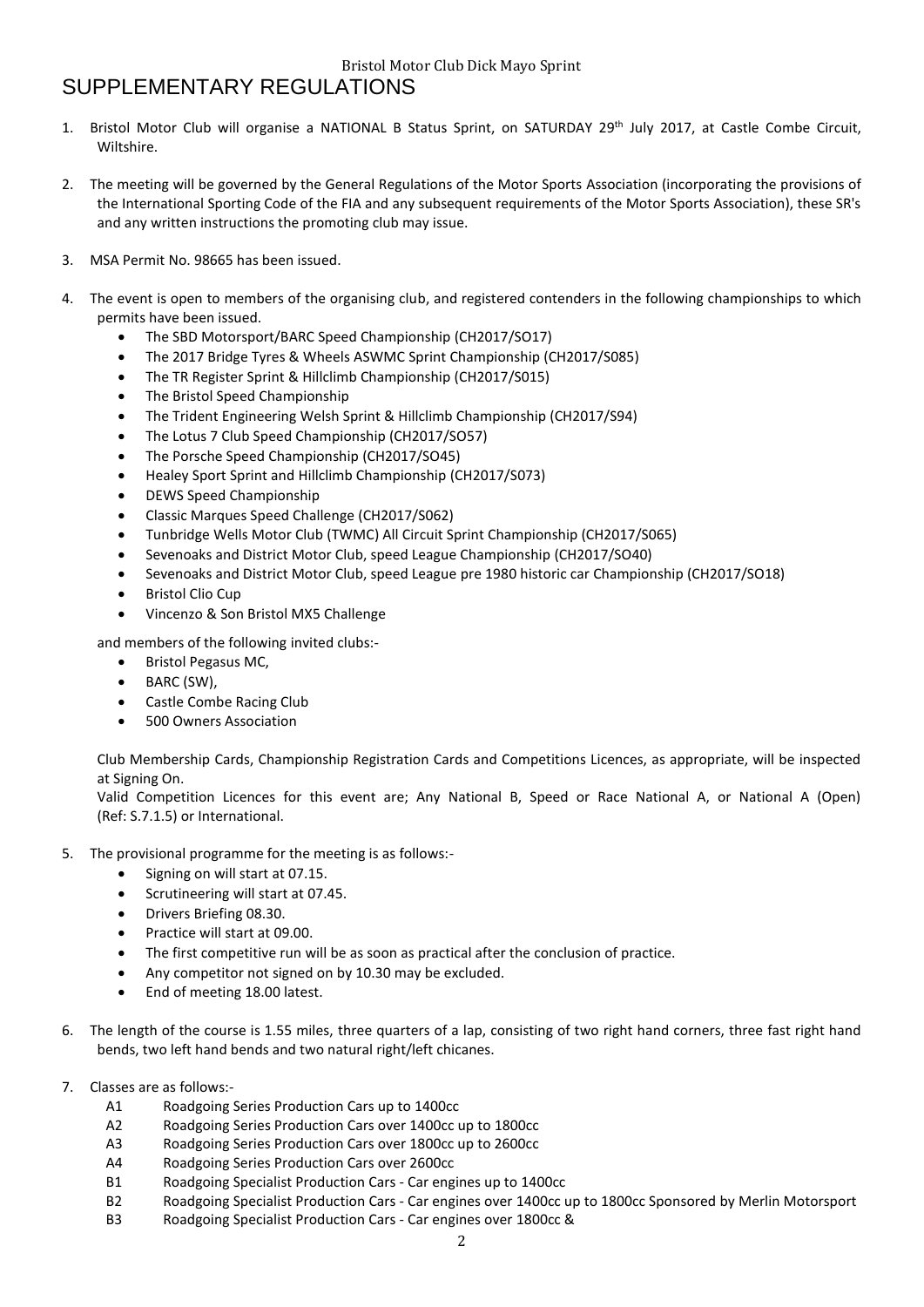#### Bristol Motor Club Dick Mayo Sprint

#### M/C engines

- C1 Modified Series Production Cars Car engines up to 1400cc
- C2 Modified Series Production Cars Car engines over 1400cc up to 1800cc
- C3 Modified Series Production Cars Car engines over 1800cc Sponsored by Harkness Tyres
- C4 Modified Specialist Production Cars, any capacity
- D1 Sports Libre Cars up to 1800cc
- D2 Sports Libre Cars over 1800cc
- D3 Rally Cars any capacity
- E1 Racing Cars up to 1100cc
- E2 Racing Cars over 1100cc up to 1600cc
- E3 Racing Cars over 1600cc up to 2000cc Sponsored by Merlin Motorsport
- E4 Racing Cars over 2000cc
- F1 Vincenzo & Son Bristol MX5 Challenge
- F2 Bristol Clio Cup
- F3 Healey Sport Sprint and Hillclimb Championship
- F4 The Lotus 7 Club Speed Championship
- F5 The Porsche Club Speed Championship
- F6 Classic Marques Speed Challenge

All cars must comply with MSA Technical Regulations J.5 also S.10-15 as appropriate, unless these Supplementary Regulations and Championship Regulations state otherwise.

**NOTE**: All cars contesting The 2017 Bridge Tyres & Wheels ASWMC Sprint Championship must comply with appropriate ASWMC technical regulations.

- 8. The maximum entry for the event is 155, including reserves. The minimum number for each class is 4. Should the class minimum not be reached the organisers have the right to amalgamate the class with another class. No car may be entered in more than one class, nor shared by more than two drivers. Drivers may drive a maximum of two cars, which must be in different classes. Drivers of shared cars must ensure that the car is correctly identified on each run.
- 9. Entries open on publication of these Regulations and close on Monday 3<sup>rd</sup> July 2017. The entry fee is £117 All entries must be made on the Official Entry Form, accompanied by the correct fee and sent by post or personal delivery only, to the **ENTRIES SECRETARY:**

#### **Alan Want, Edington, 17 Bristol Road, Portishead, North Somerset, BS20 6QA. Tel: 01275 848736**. Email: [alan.want@btinternet.com](mailto:alan.want@btinternet.com)

- or they can be made via the online form on the Bristol Motor Club website [http://www.bristolmc.org.uk](http://www.bristolmc.org.uk/) If using the online form payment will be made by bank transfer, following the instructions on the website. The online form will close at midday on the closing day, or earlier if entries become full.

Cheques or postal orders must be made payable to:- **Bristol MC**. Post-dated cheques are not acceptable. Telephone or email entries will not be accepted. Fax facilities are not available. Entries will be acknowledged by e-mail only. Final Instructions will be sent by email by Monday 17th July 2017.

10. **Entry selection:** If the number of entries received exceeds the maximum for the event the following criteria will be applied

The first 20 entries from The 2017 Bridge Tyres & Wheels Point S ASWMC Sprint Championship; The first 10 entries received from TR; the SBD Motorsport/BARC Speed championship; Welsh Sprint & Hillclimb; Lotus 7 Club; Porsche Club; Healey Sport Sprint and Hillclimb Challenge; Classic Marques; TWMC; MX5 Challenge; Clio Cup; The first 5 entries received from DEWS; 500 Owners Association; Sevenoaks and District Championships. 15 places will be allocated to BMC members.

Priority for remaining places will be given at the organiser's discretion.

- 11. Results: Times will be displayed during the meeting, on a live timing screen in the signing-on area and on the notice board after each timed session. They will also be available live on the timekeepers website. Note that all live times shown are provisional. Results will be declared final 30 minutes after last class and also e-mailed to all competitors within 7 days
- 12. Awards:

| No competitor may win more than one of the above awards. |  |
|----------------------------------------------------------|--|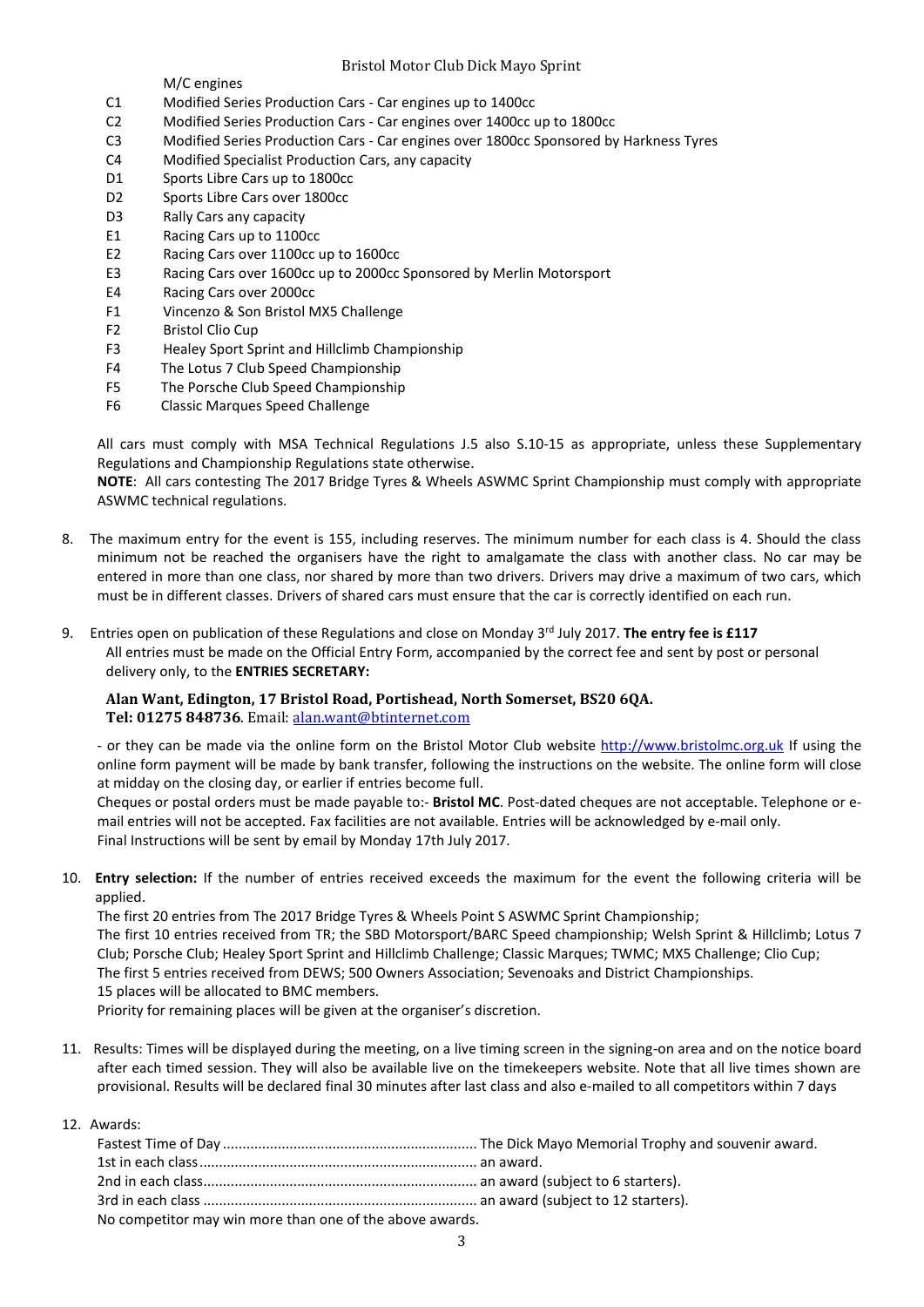Bristol Motor Club Dick Mayo Sprint

Best Bristol MC Member (based on class index)..................... The Two Litre Cup and souvenir award.

The Dick Mayo Memorial Trophy and Two Litre Cup will remain the property of Bristol MC and will be held for a maximum of 11 months.

Provided results are declared final, all awards except Best Bristol MC Member, will be presented at the conclusion of the meeting.

Awards not collected on the day may not be posted.

13. Other Senior Officials are:

| Deputy Clerk of the Course  David Potts                |                                                  |
|--------------------------------------------------------|--------------------------------------------------|
| Course Safety Controllers Barrie Green & Paul Hemmings |                                                  |
|                                                        |                                                  |
|                                                        |                                                  |
|                                                        |                                                  |
|                                                        |                                                  |
|                                                        |                                                  |
|                                                        | Tel. 07957 545432 e-mail: ady tayloruk@yahoo.com |

#### 14. Silencing:

All cars must be silenced to conform with J.5.18 Section A - 105 dB(A) at three quarters maximum rpm at 0.5 metre.

- 15. Scrutineering will take place in your paddock position. Competitors must ensure that their car(s) are scrutineered in time to practice.
- 16. Practice will be in class and number order. All competitors will be given the opportunity of two practice runs. Competitors will be allowed to walk the course. Practice runs need not be timed.
- 17. Cars will start singly in their own time after a green light signal. The method of timing is electrical, triggered by breaking light beams at start and finish lines. All cars must be fitted with a timing strut as specified in S.10.9.
- 18. The circuit red lights might be used in addition to red flags. These will have the same meaning as flags. On being shown a red flag/ light competitors MUST immediately slow down and [Q.15.1 (j)], unless otherwise directed, competitors should complete the lap at reduced speed and exit the circuit via the pit lane entry road
- 19. Circumstances permitting, drivers will be given at least two timed runs, the best time to count. Should all of the entry not be offered two runs, then only the first run will count.
- 20. All cars must be identified by competition numbers, in accordance with S.9.2.5 and 9.2.6 which will not be supplied by the organisers. Competitors are responsible for ensuring the correct number is displayed at all times, particularly cars driven by more than one driver.

Times set by cars not correctly identified may be disallowed.

- 21. Entry fees will only be refunded as follows:
	- a) Notification of withdrawal in writing before closing date  $\rightarrow$  full refund.
	- b) Notification of withdrawal in writing after closing date and before Tuesday 18<sup>th</sup> July 2017:  $\rightarrow$  entry fee less a maximum of £50 administration charge.
	- c) If the meeting is cancelled or postponed for any reason the organisers reserve the right to retain a sum not exceeding £50 of each entry fee.
- 22. Tyre Warming: Competitors are reminded that the warming of tyres by the spinning of wheels is prohibited in any part of the venue, including the paddock and track.
- 23. Attention is drawn to Castle Combe Circuit Limited, Health & Safety Guidance Notes, which are available for inspection at signing-on.
- 24. In line with Motor Sports Association policy, the Bristol Motor Club has a responsibility to safeguard and promote the well being of young people working and competing in motor sport. Our licensed Club Child Protection Officer is Richard Marsh, tel. 07786 068830, email: r\_marshy22@yahoo.co.uk, and the club's Child Protection Policy can be found on the website at http://www.bristolmc.org.uk/CPP.htm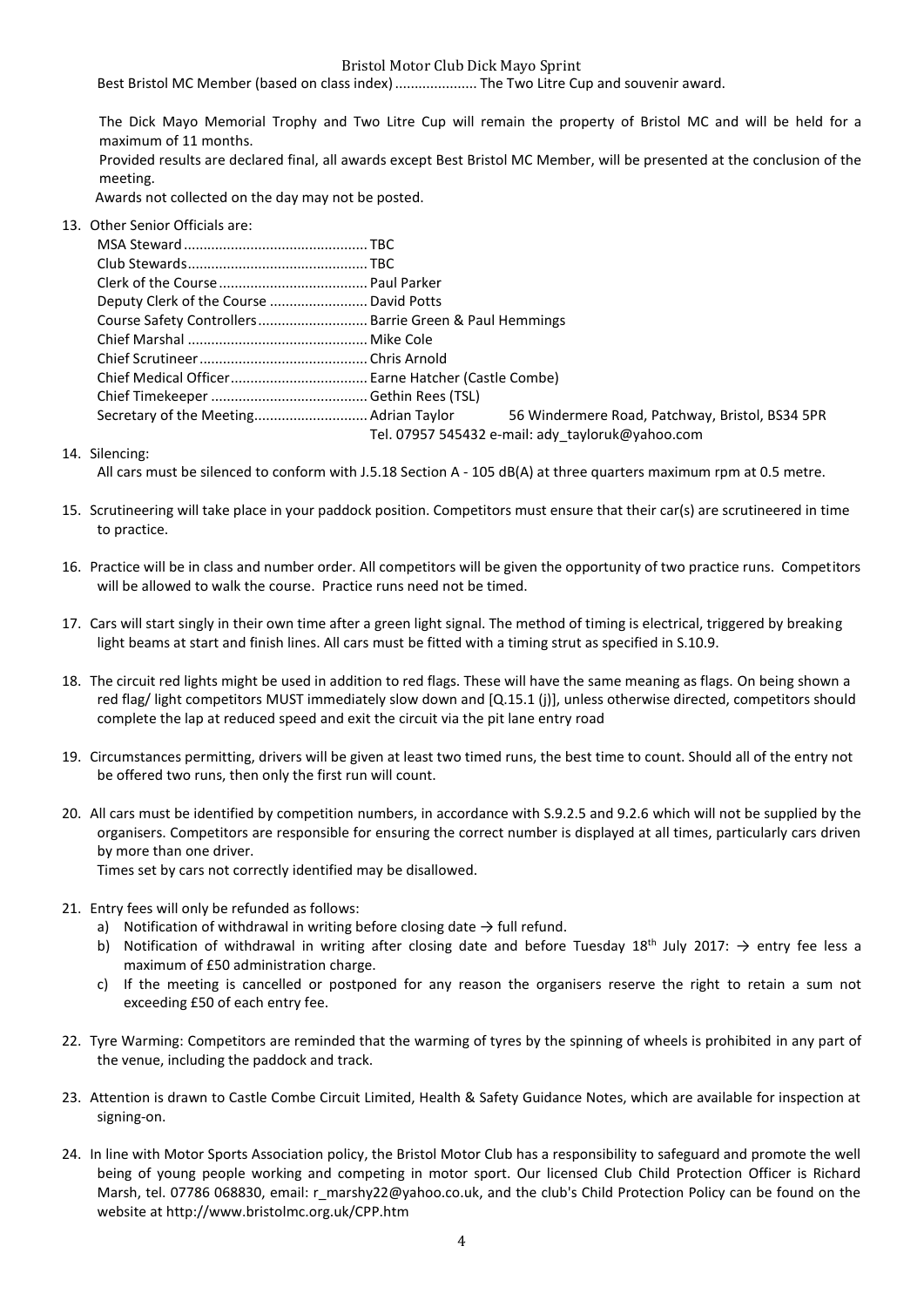# **BRISTOL MOTOR CLUB**

**Dick Mayo Sprint, Castle Combe Saturday Saturday 29<sup>th</sup> July 2017** 

**ENTRY FORM**

| <b>BLOCK CAPITALS PLEASE</b>                                                     |                               |          |  |
|----------------------------------------------------------------------------------|-------------------------------|----------|--|
|                                                                                  |                               |          |  |
|                                                                                  |                               |          |  |
|                                                                                  |                               |          |  |
|                                                                                  |                               |          |  |
|                                                                                  |                               |          |  |
| I wish to enter the following car for this event: -                              |                               |          |  |
|                                                                                  |                               |          |  |
|                                                                                  | Super/Turbo Charged? YES / NO |          |  |
| YES / NO<br>Will the car be running on pump petrol?                              | If NO what fuel will be used? |          |  |
| SBD Motorsport/BARC Speed Championship contender?                                |                               | YES / NO |  |
| Bridge Tyres & Wheels Point S ASWMC Sprint Championship contender?               |                               | YES / NO |  |
| TR Register Sprint & Hillclimb Championship contender?                           |                               | YES / NO |  |
| Trident Engineering Welsh Sprint & Hillclimb Championship contender?             |                               | YES / NO |  |
| The Lotus 7 Club Speed Championship                                              |                               | YES / NO |  |
| The Porsche Speed Championship                                                   |                               | YES / NO |  |
| Healey Sport Sprint and Hillclimb contender?                                     |                               | YES / NO |  |
| DEWS Speed Championship contender?                                               |                               | YES / NO |  |
| Classic Marques Speed Challenge contender?                                       |                               | YES / NO |  |
| Tunbridge Wells Motor Club (TWMC) All Circuit Sprint Championship contender?     |                               | YES / NO |  |
| Vincenzo &Son Bristol MX5 Challenge contender?                                   |                               | YES / NO |  |
| <b>Bristol Clio Cup Contender?</b>                                               |                               | YES / NO |  |
| Severnoaks And District Motor Club, speed League Championship?                   |                               | YES / NO |  |
| Severnoaks And District Motor Club, speed League pre 1980 historic Championship? |                               | YES / NO |  |
|                                                                                  |                               |          |  |
| <b>Entry fee</b><br>I enclose Cheque/Postal Order for £117                       |                               |          |  |

Cheques, postal orders MUST be made payable to **Bristol Motor Club**

**Return to: Alan Want, Edington, 17 Bristol Road, Portishead, North Somerset, BS20 6QA.**

# **PLEASE SIGN DECLARATION(S) & NEXT OF KIN DETAILS ON NEXT PAGE**

FOR ORGANISER'S USE ONLY

Date received ...............................................................Correct entry fee received ......................................................